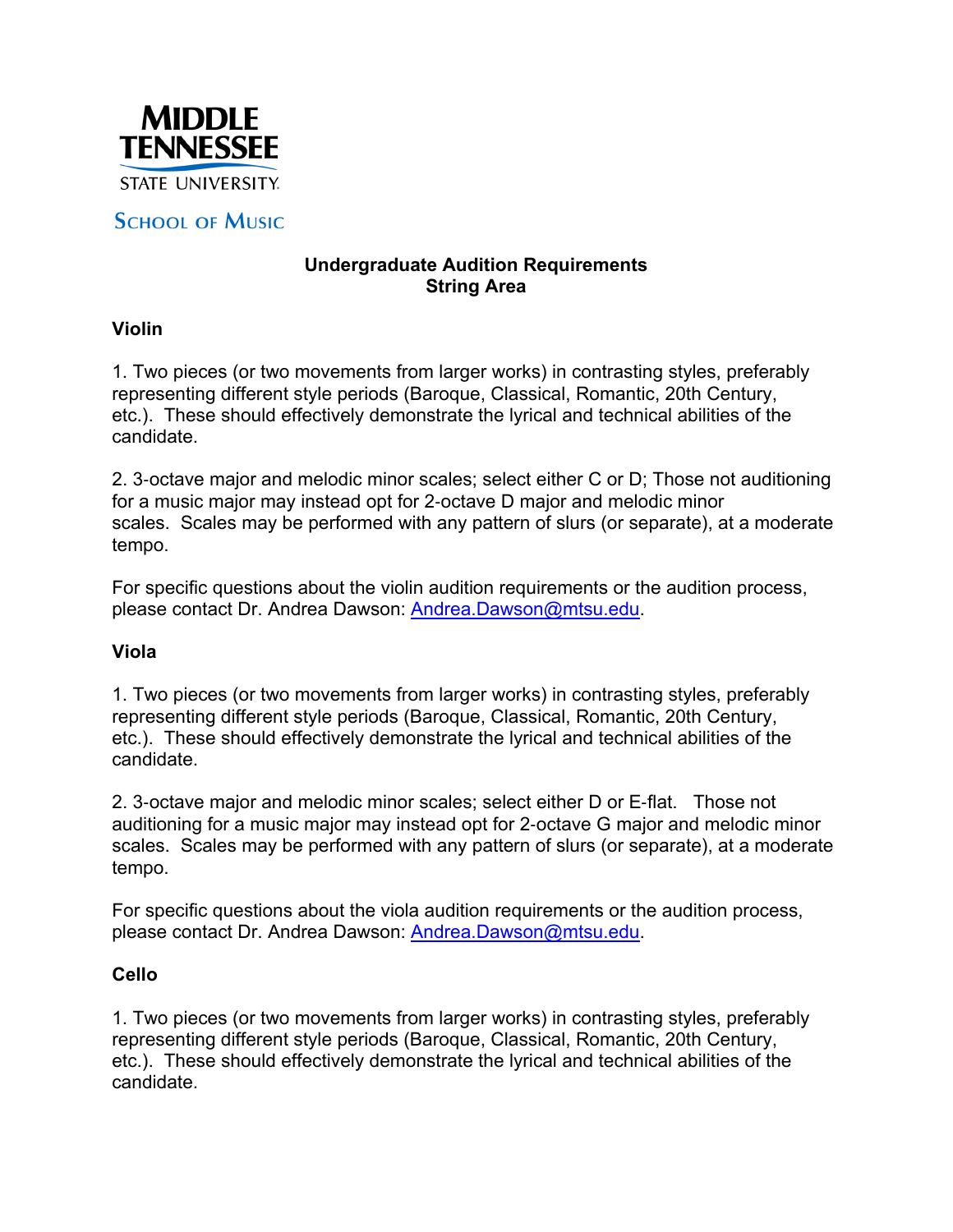2. Two major scales in three octaves. Those not auditioning for a music major may choose to play two-octave scales. Scales may be performed with any pattern of slurs (or separate), at a moderate tempo.

For specific questions about the cello audition requirements or the audition process, please contact Dr. Christine Kim: Christine.Kim@mtsu.edu.

## **Bass**

1. Two pieces (or two movements from larger works) in contrasting styles, preferably representing different style periods (Baroque, Classical, Romantic, 20th Century, etc.). These should effectively demonstrate the lyrical and technical abilities of the candidate.

One of these pieces can be an etude.

2. 1-octave D major scale and 2-octave E major scale. (For Jazz bass auditions, refer to the Jazz audition requirements. Contact James.Simmons@mtsu.edu in the Jazz department for questions relating to auditions.)

For specific questions about the bass audition requirements or the audition process, please contact Dr. Carol Nies: Carol.Nies@mtsu.edu

## **Harp**

Music Majors

1. Two solo works representing different historical periods and styles. These should effectively demonstrate the lyrical and technical abilities of the candidate. Memorization of at least one of these works is required.

- 2. One orchestral excerpt or cadenza. Appropriate repertoire includes, but is not limited to:
- Bartok, Concerto for Orchestra, 4th movement (119-127 and 345-356)
- Berlioz, Symphonie Fantastique, 2nd movement (opening-22)
- Britten, Young Person's Guide to the Orchestra, Variation I and Fugue (I to J)
- Ravel, Tzigane cadenza (4 to two before 5)
- Rimsky-Korsakov, Capriccio Espagnol cadenza
- Tchaikovsky, The Nutcracker, Swan Lake, or Sleeping Beauty cadenza
- Verdi, La Forza del Destino (G-H and N-O)
- 3. All applicants must provide a complete list of previously studied repertoire.

Music Minors and Non-Majors

1. Two solo works representing different historical periods and styles. These should effectively demonstrate the lyrical and technical abilities of the candidate. Memorization is preferred, but not required.

2. All applicants must provide a complete list of previously studied repertoire.

If you have any questions about the audition process or the suitability of your repertoire, please email Dr. Sarah Crocker at [Sarah.Crocker@mtsu.edu](mailto:sarah.crocker@mtsu.edu).